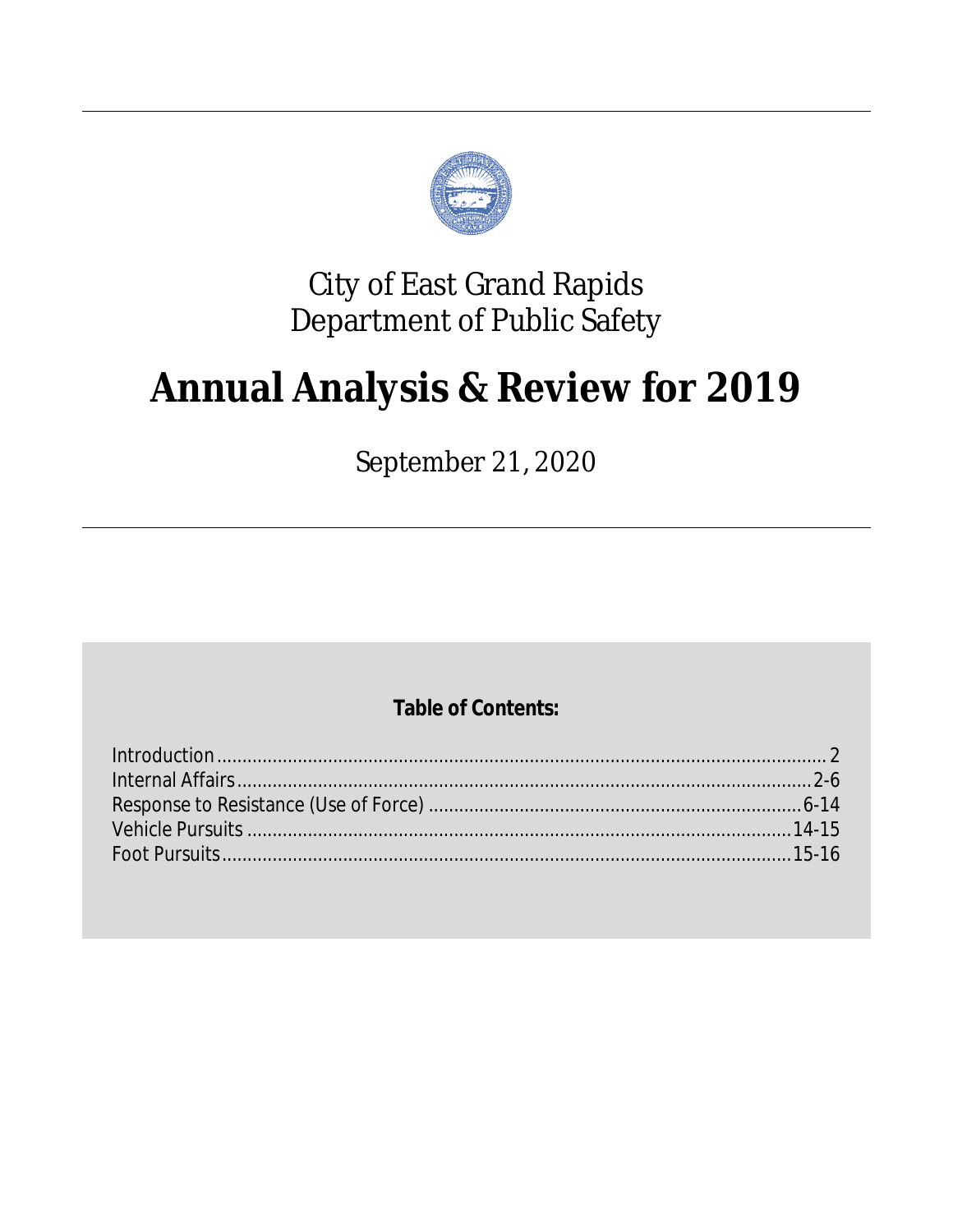#### **INTRODUCTION**

Each year, the East Grand Rapids Department of Public Safety is required to conduct an "annual analysis and review" of all internal affairs complaints, response to resistance (use of force) incidents, vehicle pursuits, and foot pursuits required by the *Michigan Law Enforcement Accreditation Commission* standards in order to maintain accreditation status. The purpose of the (publicly available) written report is to ensure the Department:

- Always engenders and maintains the confidence and trust of the public, city commission, and other key stakeholders; and
- Guarantees transparency, fairness, and impartiality in critical services provided by the Department and its members.

#### **INTERNAL AFFAIRS**

The Internal Affairs Unit received and investigated eight complaints involving members of the Department in 2019.

#### COMPLAINT SUMMARIES:

1. On February 8, during the evening, a sworn member backed Utility #22 into the eyewash station in the Apparatus Bay causing damage to the taillight assembly.

The investigative findings indicated the member's actions violated Manual of Policy & Procedure (MOPP) Section 8-10 C.2. which states: *"…Officers shall be governed by traffic laws and the rules of the road. Officers will operate police vehicles in a safe, courteous manner."*

The disposition finding for this incident was SUSTAINED. The Department member received a written reprimand.

Corrective action. Since this was not the first time a vehicle driver backed into the eyewash station, Department personnel painted lines on the floor indicating where Utility #22 can be safely parked.

2. On February 14, a sworn member was driving Utility #22 – while towing Marine #24 – to assist the KCSD Dive Team at Lincoln Lake. As the member was attempting to backup and turn Utility #22 around, the front end of the truck hit a snowbank containing a buried retaining wall causing front end damage.

The investigative findings indicated the member's actions violated MOPP Section 8-10 C.2. which states: *"…officers shall be governed by traffic laws and the rules of the road. Officers will operate police vehicles in a safe, courteous manner."*

The disposition finding for this incident was SUSTAINED. The Department member received a written reprimand.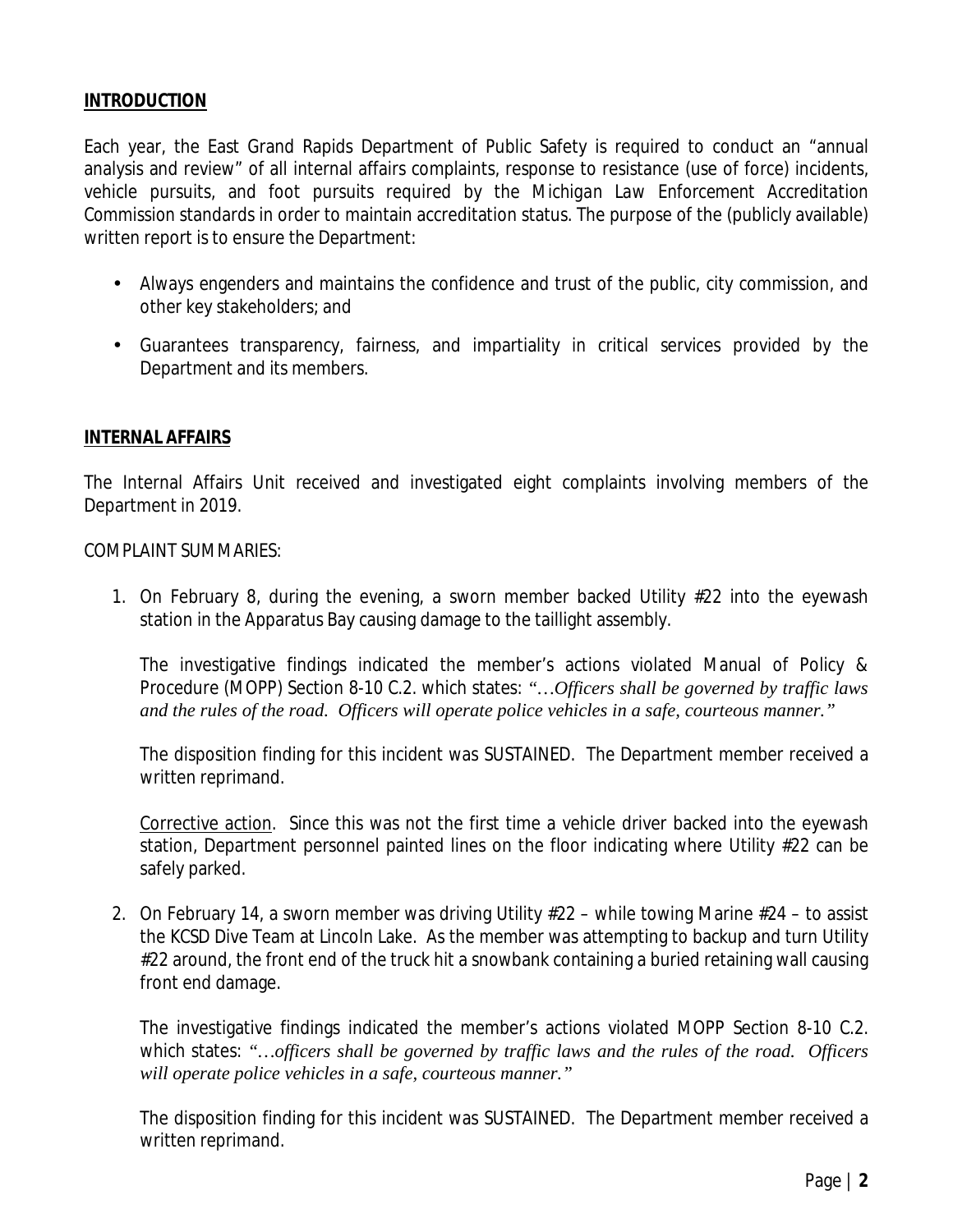3. On March 6 at 2:30 p.m., a sworn member received a phone call from a middle school employee regarding a sexting complaint between two middle school students. After taking notes regarding the incident, the member failed to properly document the incident in a report and did not notify a supervisor. As a result, there was a delay in the investigation.

The investigative findings indicated the member's actions violated MOPP Sections:

- 3-11 D.10.c. which states:…*"When any person applies for assistance or advice or makes complaints or reports either by telephone or in person, all pertinent information shall be obtained in an official and courteous manner and shall be properly and judiciously acted upon consistent with established departmental guidelines."*
- 3-11 D.8.a. which states: *"Personnel shall submit all necessary reports on time and in accordance with established departmental guidelines."*

The disposition finding for this incident was SUSTAINED. The Department member received a written reprimand.

4. On March 11, a sworn member failed to properly submit paperwork. This failure to submit paperwork on time had occurred on several prior occasions.

The investigative findings indicated the member's actions violated MOPP Section 3-11.D.8.A. which states: *"Personnel shall submit all necessary reports on time and in accordance with departmental guidelines."*

The disposition finding for this incident was SUSTAINED. The Department member received a conference report.

5. On March 15, a sworn member backed Utility #22 into the apparatus bay while towing Marine #24 and struck the overhead garage door which was not fully open. No damage occurred to either vehicle, but the overhead door was damaged.

The investigative findings indicated the member's actions violated MOPP Section 8-10 C.2. which states: *"…officers shall be governed by traffic laws and the rules of the road. Officers will operate police vehicles in a safe, courteous manner."*

The disposition finding for this incident was SUSTAINED. Subject to progressive discipline, the Department member received an 8-hour suspension since two months earlier he received a written reprimand for a substantially similar at-fault accident.

6. On April 15 at 2:18 p.m., a sworn member was putting gas in his police cruiser at the Public Works building. The member then drove away with the hose still in the filling neck of the vehicle causing some minor damage to the pump and cruiser.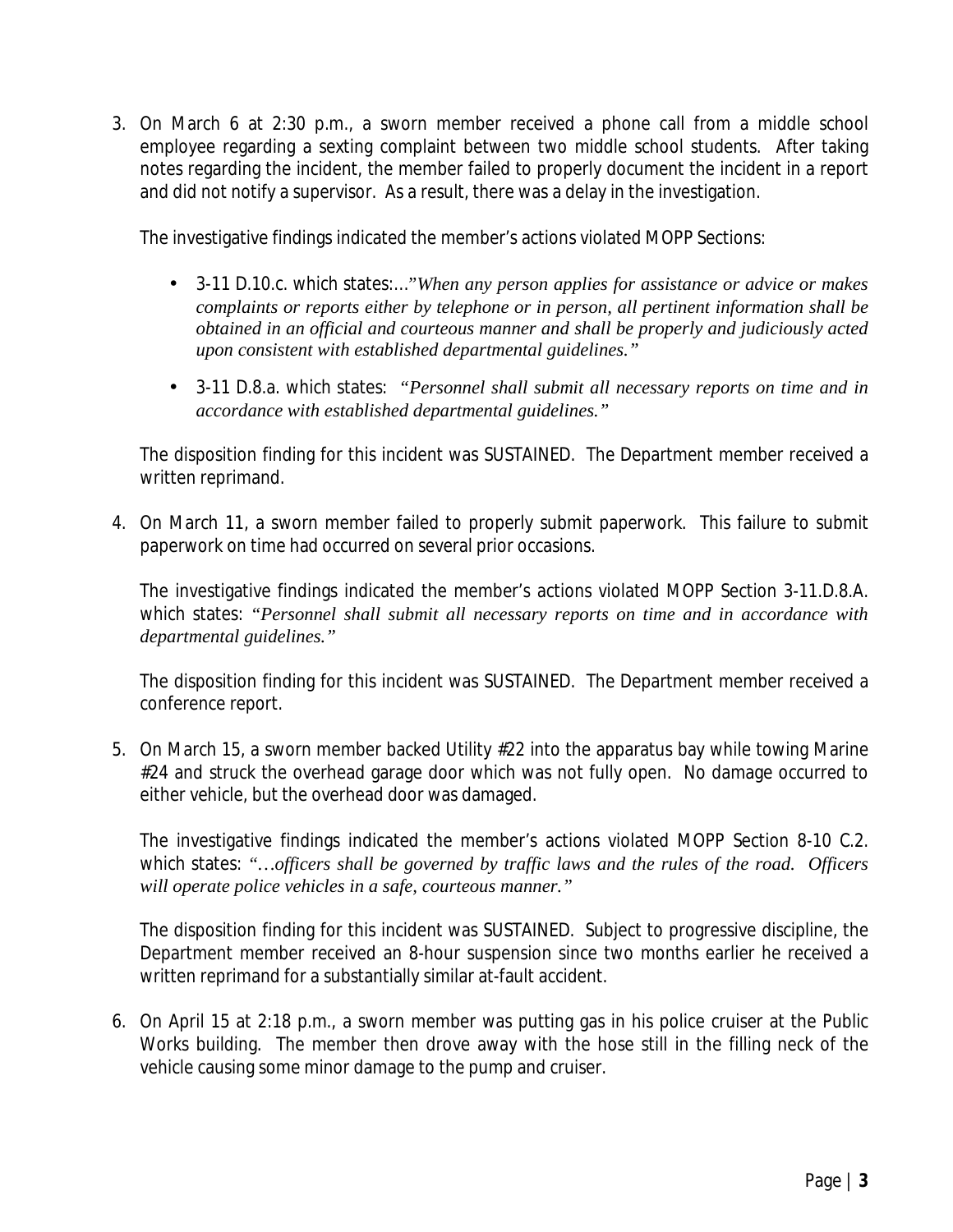The investigative findings indicated the member's actions violated MOPP Section 8-10 C.2. which states: *"…officers shall be governed by traffic laws and the rules of the road. Officers will operate police vehicles in a safe, courteous manner."*

The disposition finding for this incident was SUSTAINED. The Department member received a written reprimand.

7. On August 15 at 3:25 a.m., a sworn member was involved in a pursuit initiated by an outside agency. The involved member did not get a specific request to continue the pursuit and did not get pursuit approval from a supervisor.

The investigative findings indicated the member's actions violated MOPP Section 8-19 M.2. which states: *"…personnel and vehicles shall not become involved in any pursuits by outside agencies. Officers shall monitor the pursuit and assist the primary agency in the event the assistance is needed…Exception. Officers may join in a pursuit initiated by an outside police agencies if only one police vehicle is involved in the pursuit and a secondary unit is needed, but only if the outside agency makes a specific request for assistance and the request is approved by a Department supervisor."*

The disposition finding for this incident was SUSTAINED. The Department member received a written reprimand.

Corrective action. After discussing the incident with the involved officer and command staff, the Department modified portions of MOPP 8-19 Operation of Motor Vehicles/Pursuits as the language was contradictory and confusing.

8. On September 10, a white male resident alleged a sworn member made inappropriate statements while investigating a harassment complaint at his residence.

The investigative findings indicated the member's actions violated no policies or procedures.

The disposition finding for this incident was EXONERATED. **Note:** Exonerated means the *"…investigation disclosed sufficient evidence to prove the alleged conduct; however, the conduct was justified, lawful, and proper."*

Additional action. The complainant appealed the Department's decision to the Interim City Manager. After reviewing the investigation, the City Manager upheld the Department's original findings.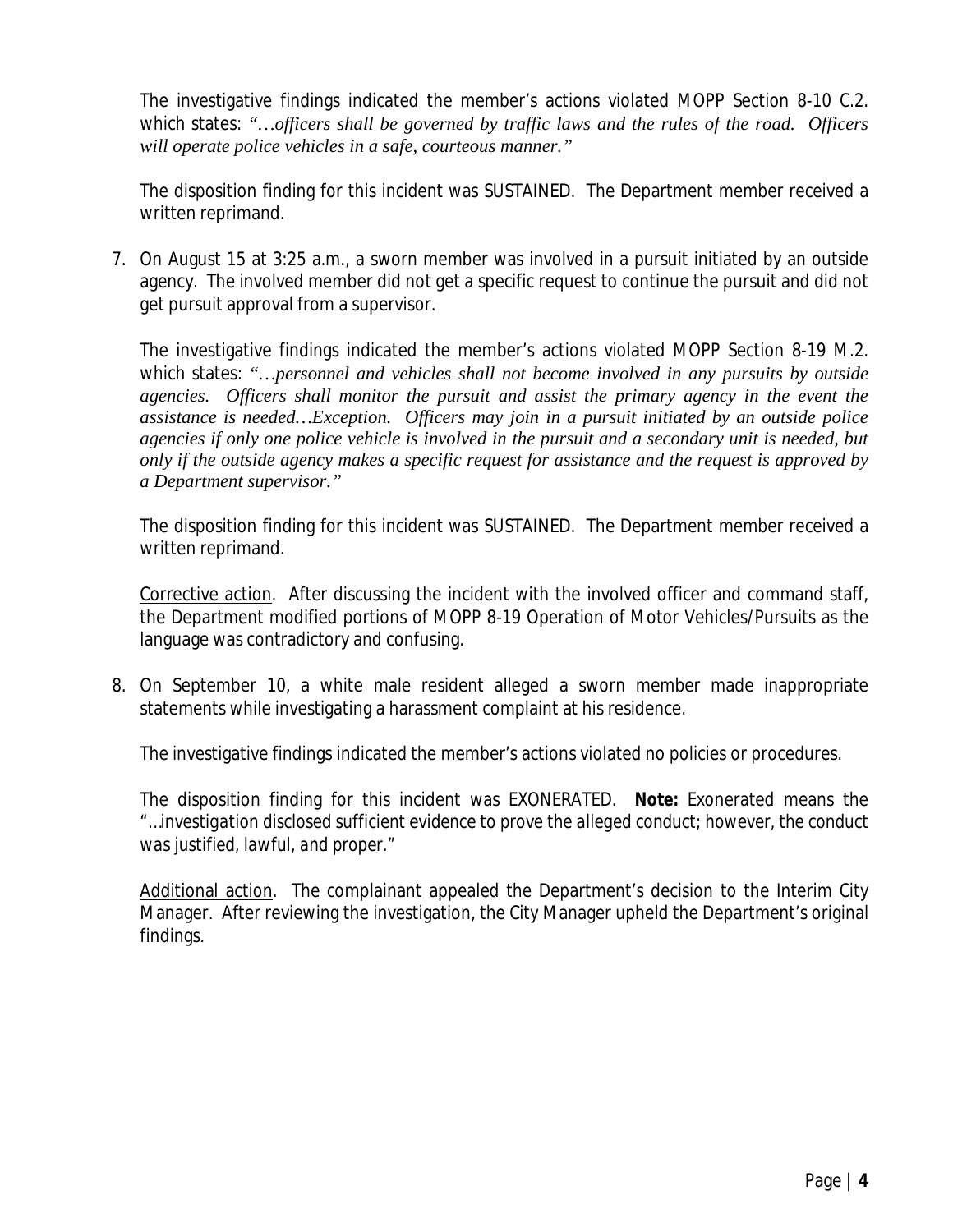#### SUMMARY & ANALYSIS OF INTERNAL AFFAIRS INVESTIGATIONS

There were eight formal internal affairs investigations in 2019. Only one investigation involved a citizen complaint and in that case the officer was completely exonerated. Five cases involved improper vehicle usage that resulted in discipline. One sworn member was involved in two accidents. Two cases were the result of officers not following proper procedures that resulted in corrective action. There was no race, national origin, ethnicity, gender, gender identity, sexual orientation, religion, disability, age, or cultural group-based complaint during the year. In aggregate, there are no patterns or trends of serious misconduct, inappropriate actions, criminal behavior, or abuse by any member or shift of the Department.

#### **RESPONSE TO RESISTANCE (USE OF FORCE)**

The Department's "Incident Review Committee" formally evaluated six response to resistance (Use of Force) incidents that involved Department members in 2019.

#### INCIDENT SUMMARIES:

1. On Friday, June 28 at 11:11 p.m., while on patrol, a PSO file checked a license plate which indicated the vehicle's registered owner had a suspended license. The officer initiated a traffic stop on Rosewood near Lake Drive. The W/M driver immediately exited from the driver's side door and fled. The officer verbally commanded the driver to stop. He ignored those commands and continued running away. The officer then observed three occupants in the back seat that appeared to be juveniles.

The officer advised the vehicle occupants to put their hands up and told them not to move as he was unsure if there were any weapons or additional occupants in the vehicle. He then unholstered his duty weapon and placed it in the low ready position and waited for a backup officer to arrive. When the backup officer arrived, he tactically positioned his cruiser in a safe manner, exited his vehicle, and placed his sidearm in the low ready position. The three subjects (B/F age 12; B/F age 12; B/F age 13) were ordered, one at a time, to exit the vehicle. They were then searched, temporarily placed in cruisers, and interviewed to obtain more information. Based on the information received, the three juveniles were then transported to their appropriate residences as the investigation revealed no criminal activity on their part.

Each officer completed a "Response to Resistance Report" and the reviewing supervisor completed a "Response to Resistance Supervisory Report" according to policy.

An "Incident Review Committee" was formed to:

- Review the officers' response to resistance;
- Determine whether the Department's training programs adequately prepared the officer(s) for the circumstances encountered and determine changes to the in-service curriculum if a deficiency is identified; and
- Make recommendations as to policy revisions or amendments, if necessary.ä,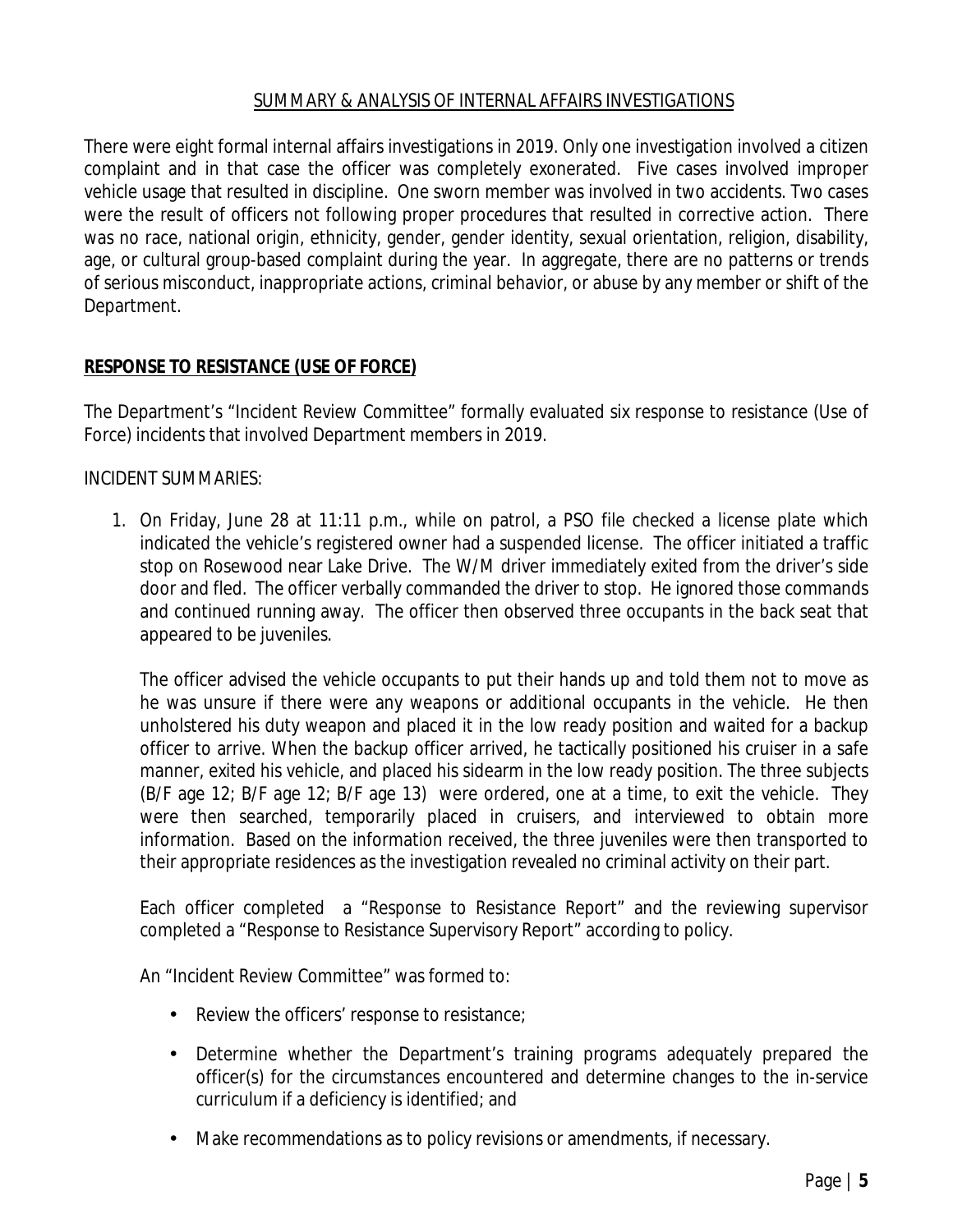Findings. The "Incident Review Committee" determined: (1) both officers complied with applicable response to resistance policies and procedures and were reasonable and justified based on the totality of the circumstances to draw their weapons since they had no idea why the person fled, nor did they know who or what was in the vehicle; (2) the training received prepared the officers for the response to resistance resulting in a safe and effective outcome; and (3) current policy standards require no revisions. No injuries were sustained by any involved party in this incident.

2. On Monday, July 1 at 7:30 p.m., while on patrol a PSO was contacted by a KANET sergeant who indicated they were watching a blue Chevy Tahoe in the D&W gas station lot near Breton and Burton. The subject (a 43-year-old B/M) was just involved in a cocaine sale, had multiple outstanding warrants, and was believed to be in possession of cocaine. The officer responded to the scene and located the subject parked in his vehicle in the 1800 block of Breton with the engine running. The officer exited his vehicle, contacted the subject with his weapon drawn and told the subject to keep his hands up. The subject was then ordered out of his vehicle, told to put his hands up and get face down on the ground. The subject complied without incident. He was arrested and transported to the Kent County Correctional Facility for lodging.

The officer completed a "Response to Resistance Report" and the reviewing supervisor completed a "Response to Resistance Supervisory Report" according to policy.

An "Incident Review Committee" was formed to:

- Review the officers' response to resistance;  $\mathbf{r}$
- Determine whether the Department's training programs adequately prepared the  $\mathbf{r}$ officer(s) for the circumstances encountered and determine changes to the in-service curriculum if a deficiency is identified; and
- $\hat{\mathbf{r}}$ Make recommendations as to policy revisions or amendments, if necessary.

Findings. The "Incident Review Committee" determined: (1) the officer complied with applicable response to resistance policies and procedures and was reasonable and justified based on the totality of the circumstances to draw his sidearm; (2) the training received prepared the officer for the response to resistance resulting in a safe and effective outcome; and (3) current policy standards require no revisions. No injuries were sustained by any involved party in this incident.

3. On Thursday, August 15 at 3:25 a.m., while on patrol, a PSO heard radio traffic that a Kent County Sheriff's deputy was behind a stolen vehicle on the East Beltline at Michigan Street heading southbound. The deputy was waiting for a second unit to assist before making a stop. After notifying dispatch he was available to respond, the PSO pulled in behind the deputy and suspect vehicle on the East Beltline near Reed's Lake Blvd. When the deputy activated his overhead lights and siren, the suspect fled southbound on the East Beltline. The PSO discontinued his pursuit in the area of Lake Eastbrook. The suspect vehicle then crashed in the area of East Beltline & 28<sup>th</sup> Street. The PSO continued to the crash site and assisted in a felony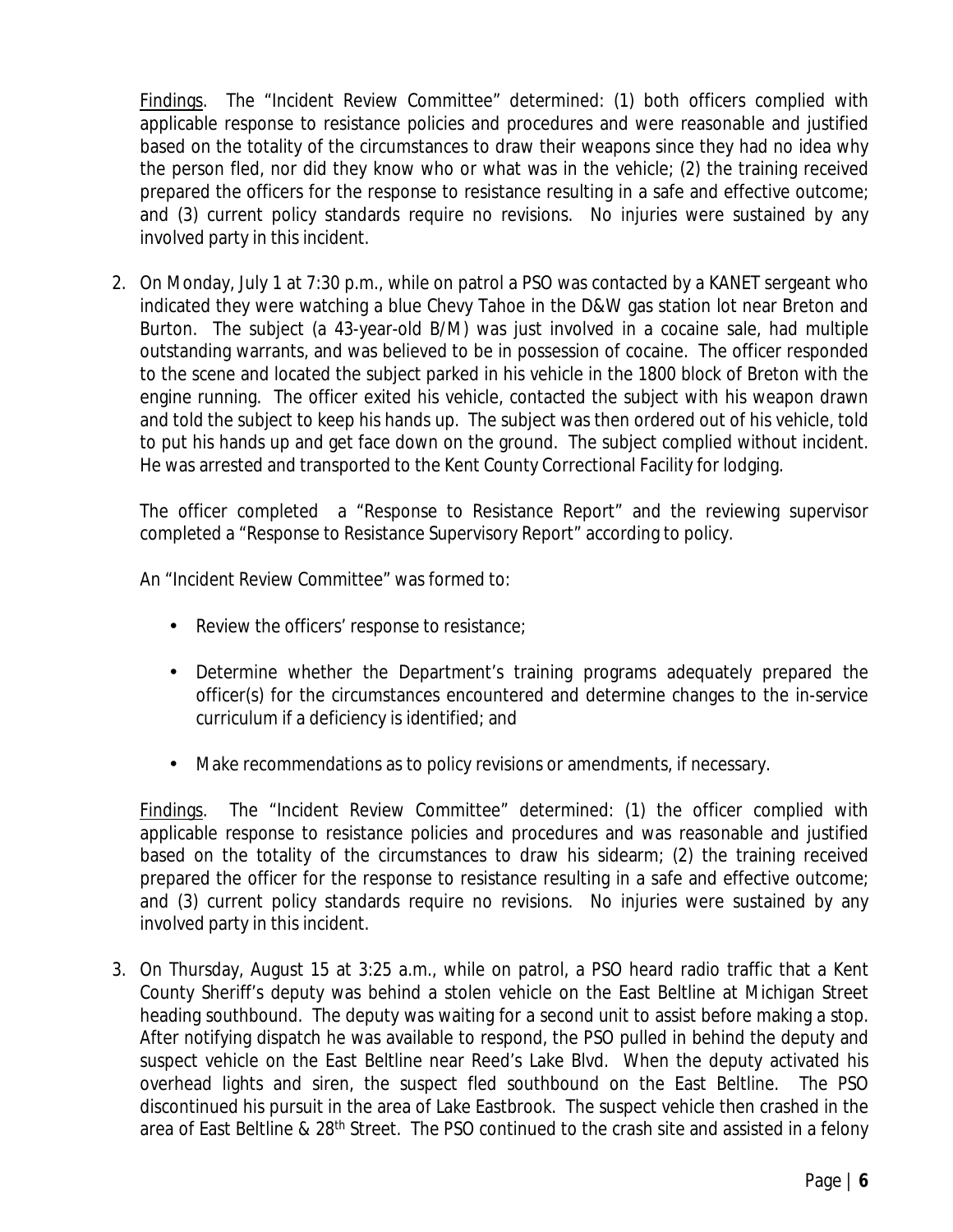car stop with his gun drawn as he approached the vehicle which had four occupants (three adult B/Ms & one adult B/F) with KCSO deputies. Once the scene was secure, the PSO holstered his sidearm and provided medical assistance to the injured parties.

The officer completed a "Response to Resistance Report" and the reviewing supervisor completed a "Response to Resistance Supervisory Report" according to policy.

An "Incident Review Committee" was formed to:

- $\mathbf{r}$  . Review the officers' response to resistance;
- Determine whether the Department's training programs adequately prepared the officer(s) for the circumstances encountered and determine changes to the in-service curriculum if a deficiency is identified; and
- Make recommendations as to policy revisions or amendments, if necessary.  $\hat{\mathbf{r}}$

Findings. The "Incident Review Committee" determined: (1) the officer complied with applicable response to resistance policies and procedures and was reasonable and justified based on the totality of the circumstances to draw his sidearm involving a stolen vehicle that fled; (2) the training received prepared the officer for the response to resistance resulting in a safe and effective outcome; and (3) after discussing the incident with the involved officer and command staff, the Department modified portions of MOPP 8-19 Operation of Motor Vehicles/Pursuits as the language was contradictory and confusing. There were no injuries as a result of the use of force by the PSO involved in this incident.

4. On Saturday, November 9 at 8:23 p.m., two PSOs responded to a suspicious vehicle call in the 300 block of Plymouth S.E. where the car had rolled through the gate outside of a residence and was resting against the house. Dispatch indicated the car was occupied by two individuals. When the first arriving PSO was attempting to get the B/M passenger out of the car, he observed a handgun in the center console area. Both officers immediately drew their sidearms. PSO #1 then attempted to get the passenger on the ground. Initially, the passenger showed little compliance. PSO #2 drew his sidearm and covered the B/M driver with his weapon displayed. Once additional officers arrived on scene, the two suspects were taken into custody without incident. The driver was charged with OWI and carrying a concealed weapon. The passenger was charged with carrying a concealed weapon. Both were transported and lodged at the Kent County Correctional facility .

Both officers completed a "Response to Resistance Report" and the reviewing sergeant completed a "Response to Resistance Supervisory Report" according to policy.

An "Incident Review Committee" was formed to:

Review the officers' response to resistance;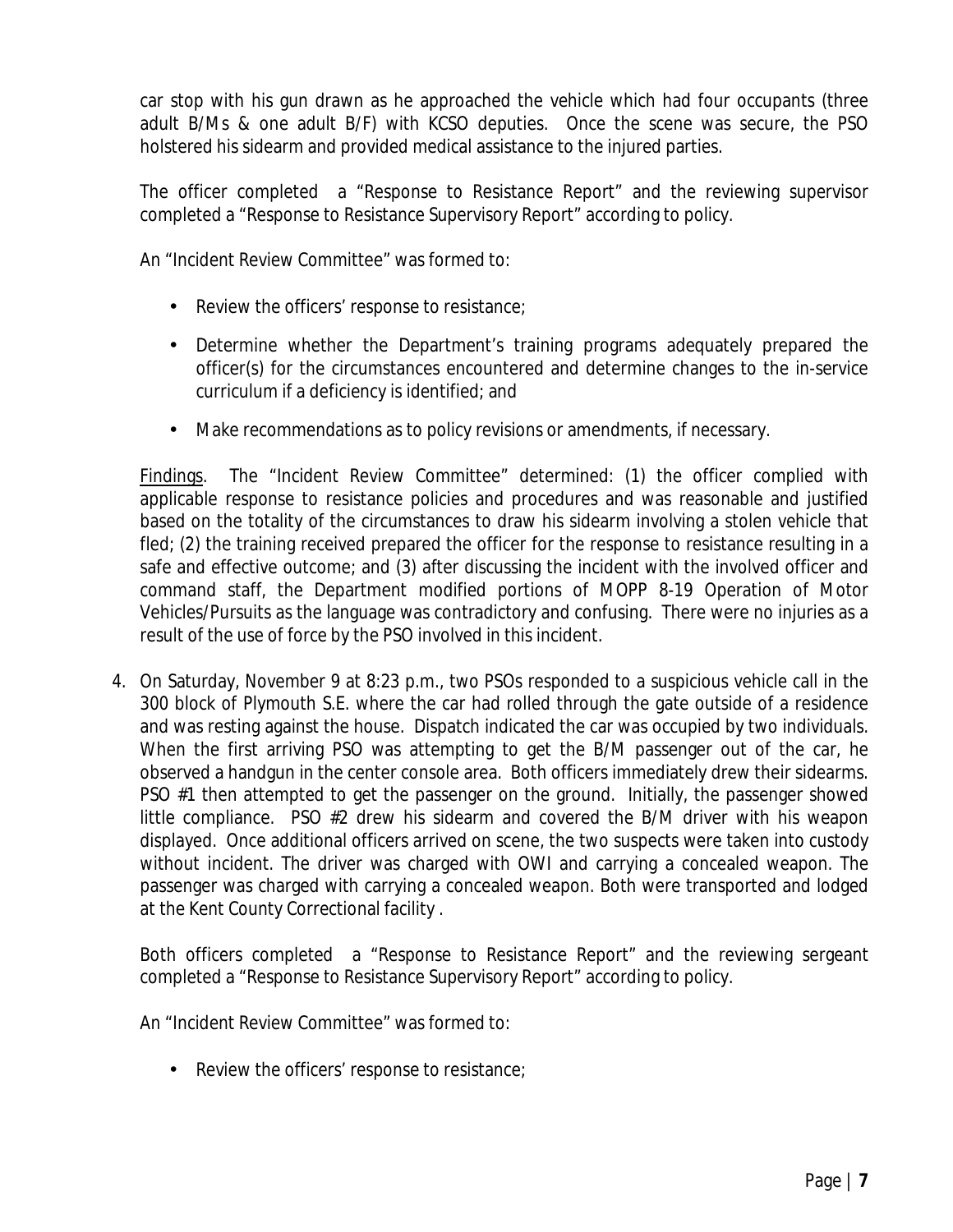- Determine whether the Department's training programs adequately prepared the  $\mathbf{r}$  . officer(s) for the circumstances encountered and determine changes to the in-service curriculum if a deficiency is identified; and
- Make recommendations as to policy revisions or amendments, if necessary. ä,

Findings. The "Incident Review Committee" determined: (1) the officers complied with applicable response to resistance policies and procedures and were reasonable and justified based on the totality of the circumstances to draw their sidearms as a weapon was present within easy reach of both suspects; (2) the training received prepared the officers for the response to resistance resulting in a safe and effective outcome; and (3) current policy standards require no revisions. No injuries were sustained by any involved party in this incident as the result of use of force.

5. On Sunday, November 17 at 8:15 a.m., one sergeant and two PSOs assisted Grand Rapids P.D. officers during a reported shooting incident in the 1800 block of 28<sup>th</sup> Street. When the EGR responding officers arrived on scene, the sergeant deployed his patrol rifle proceeded to a position of cover behind a GRPD cruiser and covered a subject ordered out of his vehicle by GRPD until he was walked back and taken into custody. His patrol rifle was up and not pointed directly at the subject. He then assisted two GRPD officers in clearing the suspect vehicle. At this time, he had his patrol rifle pointed at the suspect vehicle until it was cleared. On arrival, PSO #1 drew his sidearm and positioned himself behind a cover vehicle. His weapon was at the low ready position but not aimed at any subjects. On arrival, PSO #2 deployed his patrol rifle and took a position of cover. His rifle was in the low ready position during the entire time he covered GRPD officers. After the vehicle and subjects (1 B/M, 1 H/M, and 1 W/F) were secured, the sergeant and two PSOs cleared the scene and returned to patrol in the City.

All three individuals completed a "Response to Resistance Report" and the reviewing sergeant completed a "Response to Resistance Supervisory Report" according to policy.

An "Incident Review Committee" was formed to:

- Review the officers' response to resistance;
- $\mathcal{L}^{\text{max}}$ Determine whether the Department's training programs adequately prepared the officer(s) for the circumstances encountered and determine changes to the in-service curriculum if a deficiency is identified; and
- ä, Make recommendations as to policy revisions or amendments, if necessary.

Findings. The "Incident Review Committee" determined: (1) all three officers complied with applicable response to resistance policies and procedures and were reasonable and justified based on the totality of the circumstances to draw their weapons; (2) the training received prepared the officer for the response to resistance resulting in a safe and effective outcome; and (3) current policy standards require no revisions. No injuries were sustained by any involved party in this incident.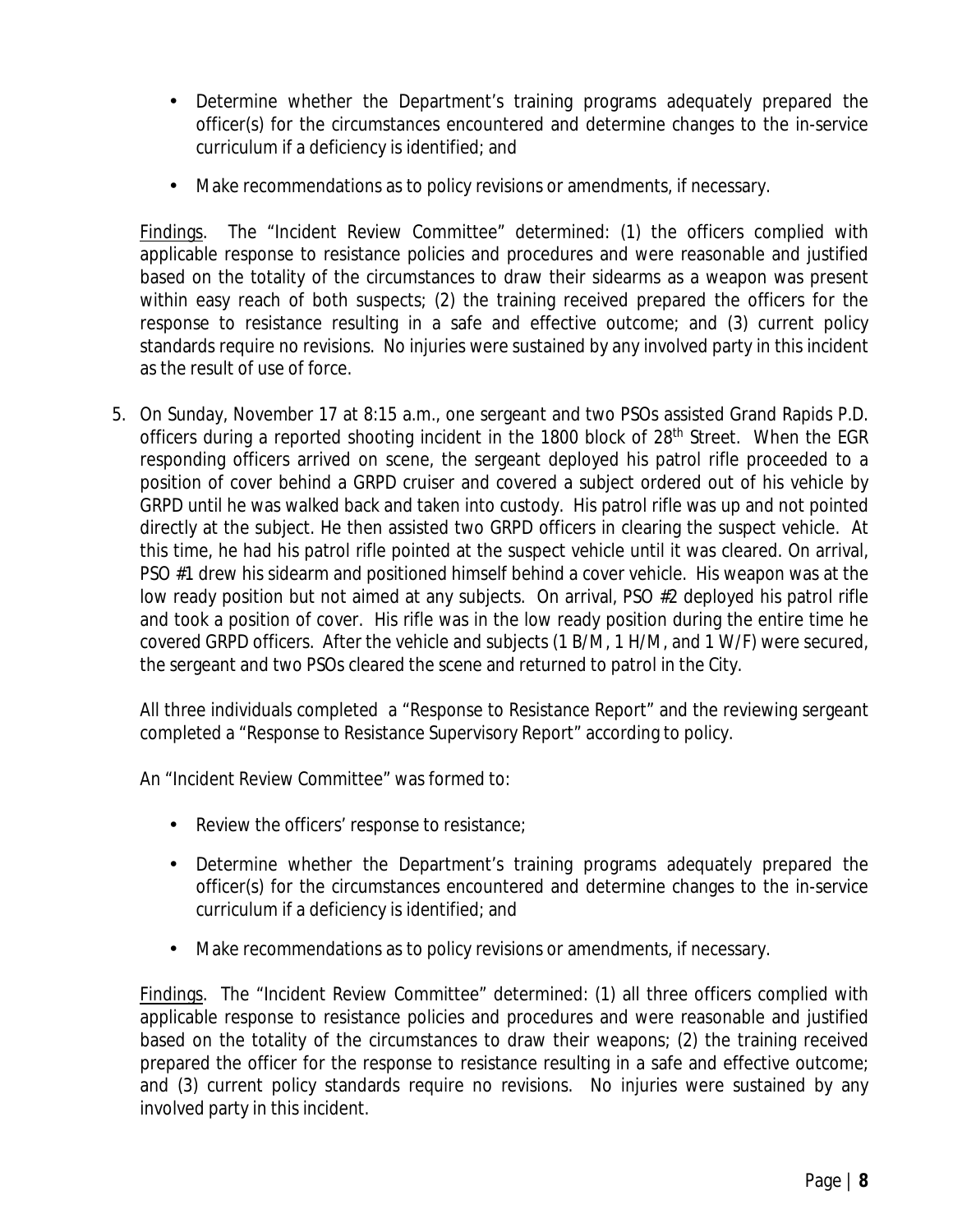6. On Friday, November 22 at 7:07 p.m., on Cascade Road near Hall Street, a staff sergeant assisted a Kent County Sheriff's Department deputy with a W/M (unknown age) subject who was fighting the deputy. Upon arrival, the sergeant approached to assist the deputy after observing the deputy struggling to double lock handcuffs on the subject. The sergeant told the subject to "knock it off" and then assisted the deputy by physically guiding the subject to the ground. The deputy then was able to double lock the handcuffs. The subject was then rolled over and lifted to his feet. As he was being secured in the cruiser, the sergeant was kicked in the chest twice by the subject.

At about 8:00 p.m., once medical arrived on scene, it was determined that the suspect needed to be placed in leg chains since he was kicking and banging his head against the cruiser window. The deputies and sergeant opened the patrol vehicle door, grabbed the suspect by his arms and legs, and placed him on his belly on the ground. A spit hood was placed on the suspect as the officers held him down. They then placed the leg and connector chains on the suspect. During this time, the suspect was actively resisting. The sergeant asked if he was hurting anywhere and checked his hands for injury. The suspect was then placed into the back of the patrol vehicle and transported to the Kent County Correctional Facility by the arresting deputy.

The sergeant completed a "Response to Resistance Report" and the reviewing supervisor completed a "Response to Resistance Supervisory Report" according to policy.

An "Incident Review Committee" was formed to:

- Review the sergeant's response to resistance;
- Determine whether the Department's training programs adequately prepared the sergeant for the circumstances encountered and determine changes to the in-service curriculum if a deficiency is identified; and
- Make recommendations as to policy revisions or amendments, if necessary.  $\mathbf{r}$

Findings. The "Incident Review Committee" determined: (1) the sergeant complied with applicable response to resistance policies and procedures and was reasonable and justified based on the totality of the circumstances to respond to the resistance offered by the subject; (2) the training received prepared the sergeant for the response to resistance resulting in a safe and effective outcome; and (3) current policy standards require no revisions. No injuries were sustained by any involved party in this incident.

#### SUMMARY & ANALYSIS OF RESPONSE TO RESISTANCE INCIDENTS

East Grand Rapids Department of Public Safety personnel responded to 6,060 calls for service, arrested 259 individuals for Part I, II, and III Crimes, and made 1,877 citizen contacts in 2019. There were no injuries to citizens, residents, non-residents, other community members or officers as a result of the use of force in any incident by a member of the East Grand Rapids Department of Public Safety. Force was used only six times: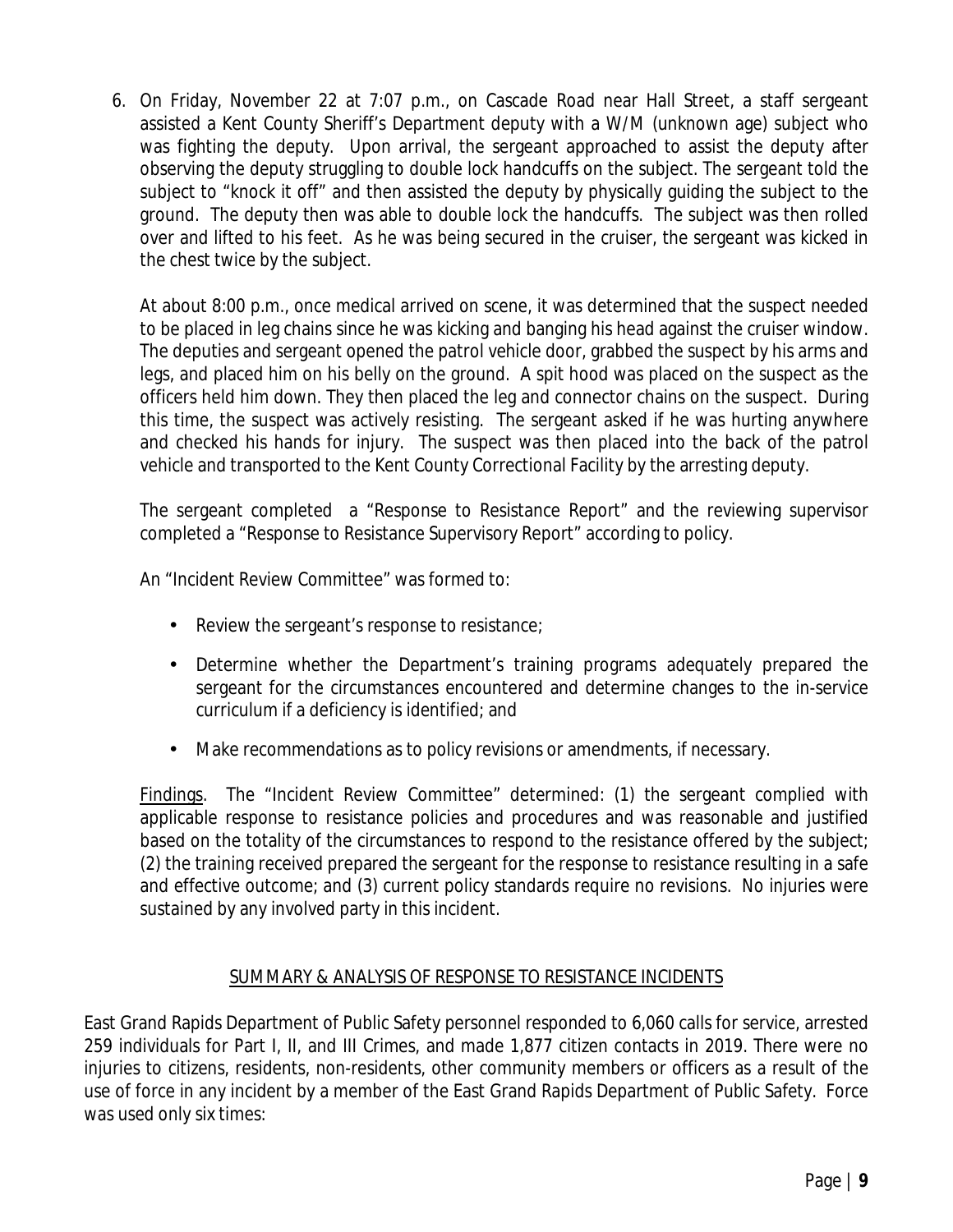- During 6060 **(0.099%)** calls for service. In other words, force was not used in **99.9%** of calls for service; and
- In 259 (**2.3 %)** Part I, II, and III arrest situations. Put another way, force was not used in **97.7%** of arrest situations.

Force is rarely applied by East Grand Rapids officers. In the vast majority of incidents – including arrests – both the officer and citizen/victim/suspect are respectful and courteous to one another and the events are peacefully resolved.

For 2019, these incidents were categorized as *weapons displayed in our city (3)*; *weapons displayed while backing up an agency outside of our city (2);* and *(1) hands-on while backing up an agency outside of our city*. The review included an analysis of the officers involved in response to resistance situations. There are no patterns of a specific officer being involved in an alarming number of incidents. One officer was involved in two incidents as a back-up officer. He assisted at a traffic stop where an individual fled into East Grand Rapids and served as a back-up officer in a shooting outside the city. There were different officers involved in all other cases. *All force used was determined to be within policy*.

Additionally, there were no race, national origin, ethnicity, gender, gender identity, sexual orientation, religion, disability, age, or cultural group-based response to resistance (use of force) complaints during the year. There are no patterns or trends of serious misconduct, inappropriate actions, criminal behavior, or use of force abuse by any member or shift of the Department.

#### Areas for Improvement:

One "Response to Resistance Report" used was an old version.

*Recommendation*: Remove all outdated "Response to Resistance Report" forms.

One "Response to Resistance Report" supervisor's report page was not completed all the way.

*Recommendation*: Remind all supervisors to complete the report in its entirety.

One supervisory review of the incident was completed by the sergeant that was involved in the  $\mathbf{r}$ incident. This report was completed by a sergeant who had less than six months as a sergeant.

*Recommendation*: A policy review with the sergeant was completed.

Videos were reviewed in all six cases. There were some audio issues with a few of the incidents. It was determined this was a system issue.

*Recommendation*: Updates to the video system were made and additional training was conducted.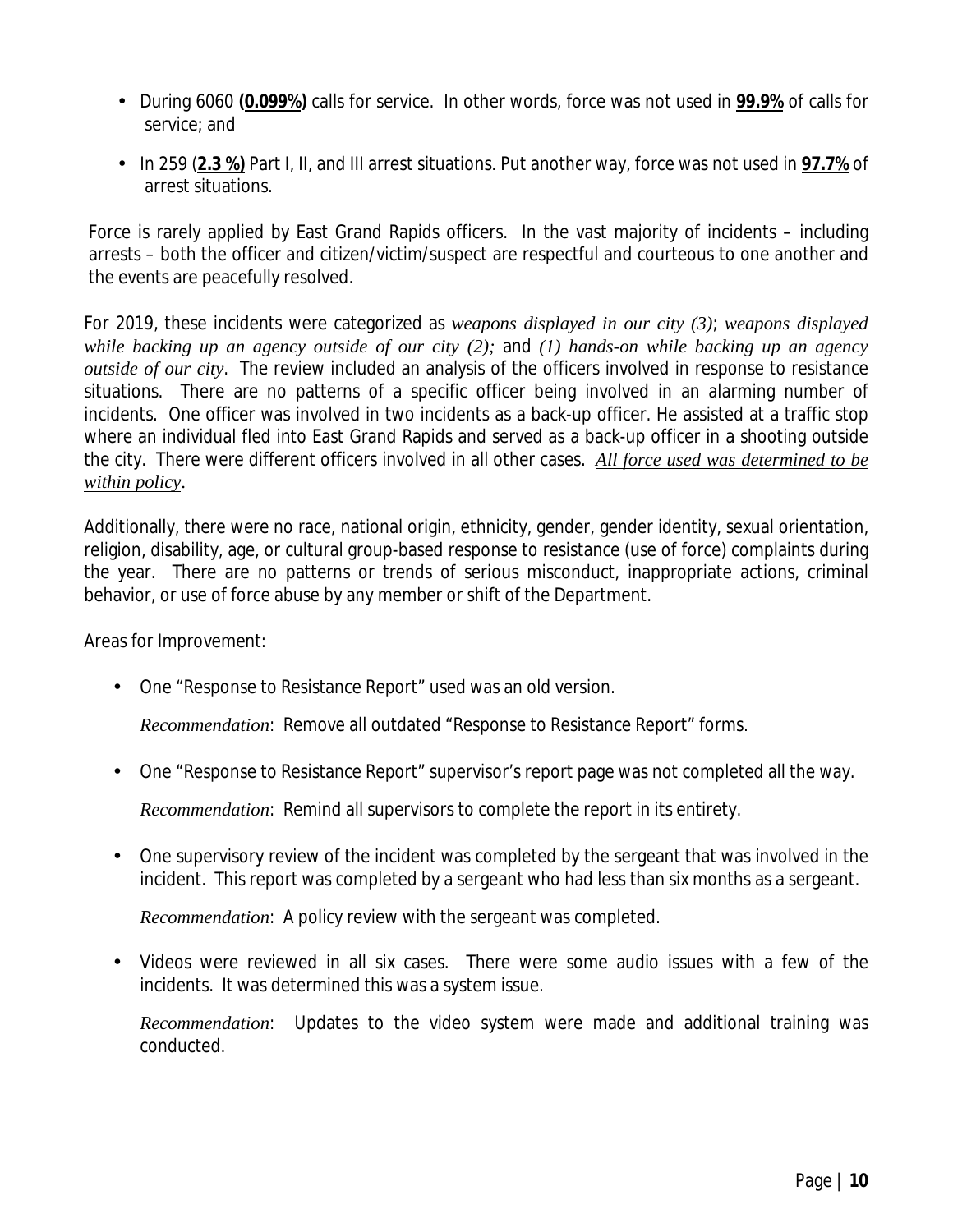#### **VEHICLE PURSUITS**

In 2019, one vehicle pursuit occurred that involved a sworn member of the Department.

1. On Thursday, August 15, while on patrol, a PSO heard radio traffic that a Kent County Sheriff's Office deputy was behind a stolen vehicle on the East Beltline heading southbound. The deputy was waiting for a second unit to assist before making a stop. The PSO pulled in behind the deputy and suspect vehicle on the East Beltline near Reed's Lake Blvd. When the deputy activated his overhead lights and siren, the suspect fled southbound on the East Beltline. The PSO discontinued his pursuit in the area of Lake Eastbrook. The suspect vehicle then crashed in the area of East Beltline & 28<sup>th</sup> Street. The PSO continued to the crash site and assisted in a felony car stop with his gun drawn as he approached the vehicle, which had four occupants (3 B/Ms & 1 B/F), with KCSO deputies. Once the scene was secure, the PSO provided medical assistance to the injured parties.

The officer completed a "Pursuit Report" and the reviewing supervisor completed a "Pursuit Review Summary" according to policy.

The internal affairs investigation indicated the involved officer did not get a specific request to continue the pursuit and did not get pursuit approval from a supervisor. It was determined that the member's actions violated MOPP Section 8-19 M.2. which states: *"…personnel and vehicles shall not become involved in any pursuits by outside agencies. Officers shall monitor the pursuit and assist the primary agency in the event the assistance is needed…Exception. Officers may join in a pursuit initiated by an outside police agencies if only one police vehicle is involved in the pursuit and a secondary unit is needed, but only if the outside agency makes a specific request for assistance and the request is approved by a Department supervisor."*

The disposition finding for this incident was SUSTAINED. The Department member received a written reprimand. No injuries were sustained by any involved party in this incident as a result of the EGR pursuit or use of force.

Corrective action. After discussing the incident with the involved officer and command staff, the Department modified portions of MOPP 8-19 Operation of Motor Vehicles/Pursuits as the language was contradictory and confusing.

#### SUMMARY & ANALYSIS OF VEHICLE PURSUITS

The Department has had a no pursuit policy, unless exceptional circumstances exist, since the late 1990s. Officers routinely disengage from following non-stopping traffic violators before the situation becomes a pursuit. There are no patterns of individuals or shifts engaging in unwarranted pursuits.